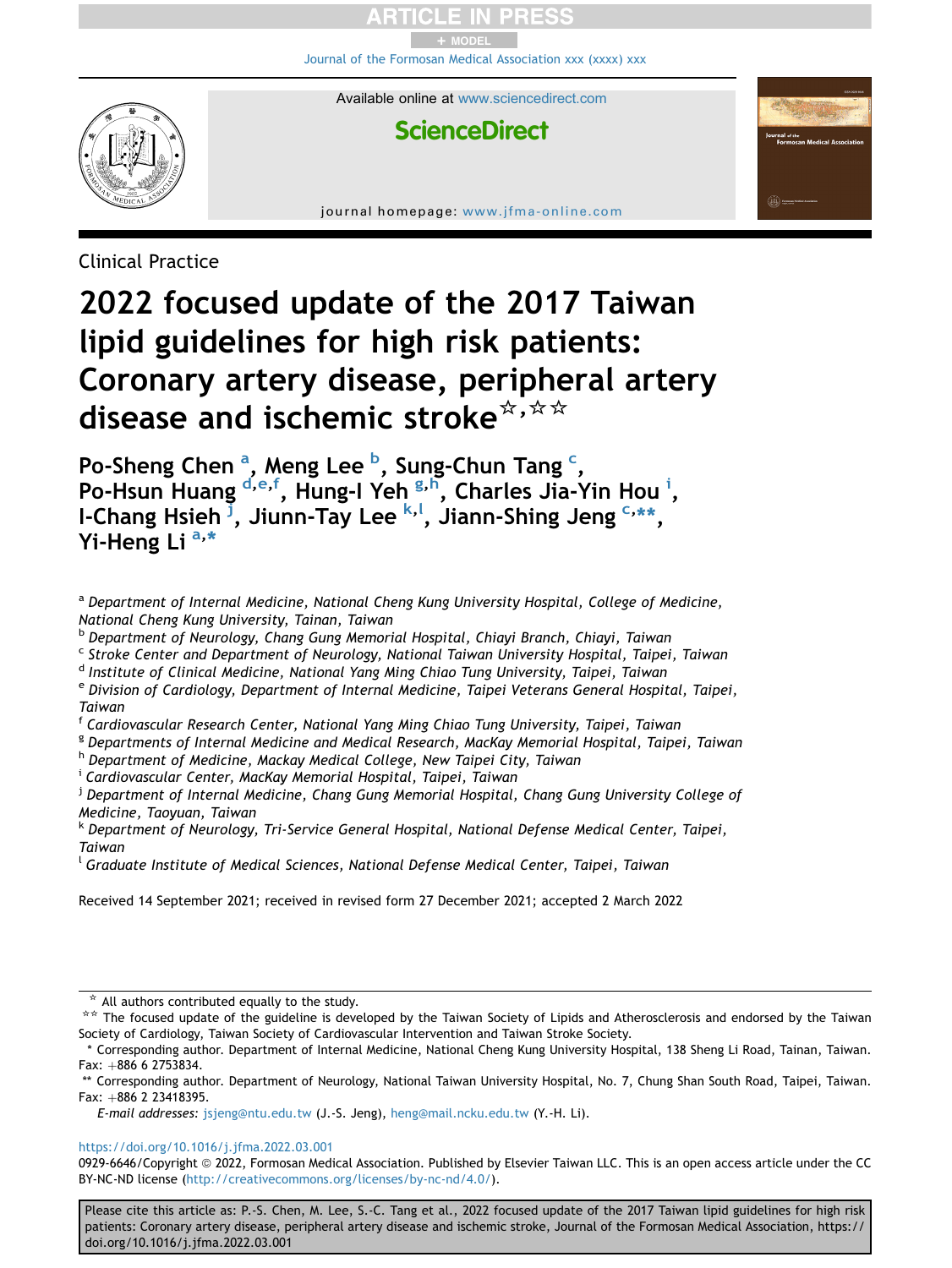+ MODEL

P.-S. Chen, M. Lee, S.-C. Tang et al.

# **KEYWORDS**

Atherosclerotic cardiovascular disease; Hyperlipidemia; Guidelines; Taiwan

The previously published 2017 Taiwan Lipid Guidelines for High Risk Patients becomes the standard guidance of dyslipidemia management for patients with atherosclerotic cardiovascular disease (ASCVD) in Taiwan. New clinical trials of lipid lowering therapy were published successively after 2017. The study results changed the treatment concept of ASCVD. Therefore, an update focusing on the lipid treatment strategy for patients with ASCVD becomes necessary. In this focused update of the 2017 guideline, the treatment targets of low-density lipoprotein cholesterol (LDL-C) for patients with ASCVD were modified. The algorithm of LDL-C lowering therapy was revised. The recommendations in this focused update were made mainly based on the scientific evidence from recently published clinical trials and endorsed by the major medical societies in Taiwan.

Copyright © 2022, Formosan Medical Association. Published by Elsevier Taiwan LLC. This is an open access article under the CC BY-NC-ND license [\(http://creativecommons.org/licenses/by](http://creativecommons.org/licenses/by-nc-nd/4.0/)[nc-nd/4.0/\)](http://creativecommons.org/licenses/by-nc-nd/4.0/).

#### **Contents**

# Introduction

In 2017, the Taiwan Society of Lipids and Atherosclerosis, in association with the Taiwan Society of Cardiology, Taiwan Society of Cardiovascular Intervention, Taiwan Stroke Society, Taiwan Diabetes Association, Taiwanese Association of Diabetes Educators and Taiwan Society of Nephrology, published the 2017 Taiwan Lipid Guidelines for High Risk Patients.<sup>[1](#page-5-0)</sup> The optimal lipid target and treatment strategy were recommended for patients with coronary artery disease (CAD), acute coronary syndrome (ACS), peripheral artery disease (PAD), ischemic stroke, diabetes mellitus, chronic kidney disease, and familial hypercholesterolemia.<sup>[1](#page-5-0)</sup> After publication of the 2017 guideline, new scientific evidence regarding lipid lowering therapy in patients with atherosclerotic cardiovascular disease (ASCVD) was reported successively. In particular, there were important clinical trials published about proprotein convertase subtilisin/kexin type 9 (PCSK9) inhibitors for ACS/CAD and intensive lipid lowering with statins among patients with ischemic stroke or transient ischemic attack (TIA) of atherosclerotic origin.<sup>[2](#page-5-1)-[4](#page-5-1)</sup> The study results changed the treatment concept in these high risk patients. Therefore, an update focusing on the lipid treatment strategy for these patients becomes necessary. The recommendations in this focused update were made based on the scientific evidence from recently published clinical trials but modified by the expert opinions and considerations of the real-world situation in Taiwan. The draft of this guideline update was developed by the Taiwan Society of Lipids and Atherosclerosis and sent to the Taiwan Society of Cardiology, Taiwan Society of Cardiovascular Intervention and Taiwan Stroke Society for review. The final document was endorsed by these societies. As usual, the guideline update adopted the same evidence-based classification system as the 2017 guideline, including 3 classes of recommendation (COR) and 3 levels of evidence  $(LOE).<sup>1</sup>$  $(LOE).<sup>1</sup>$  $(LOE).<sup>1</sup>$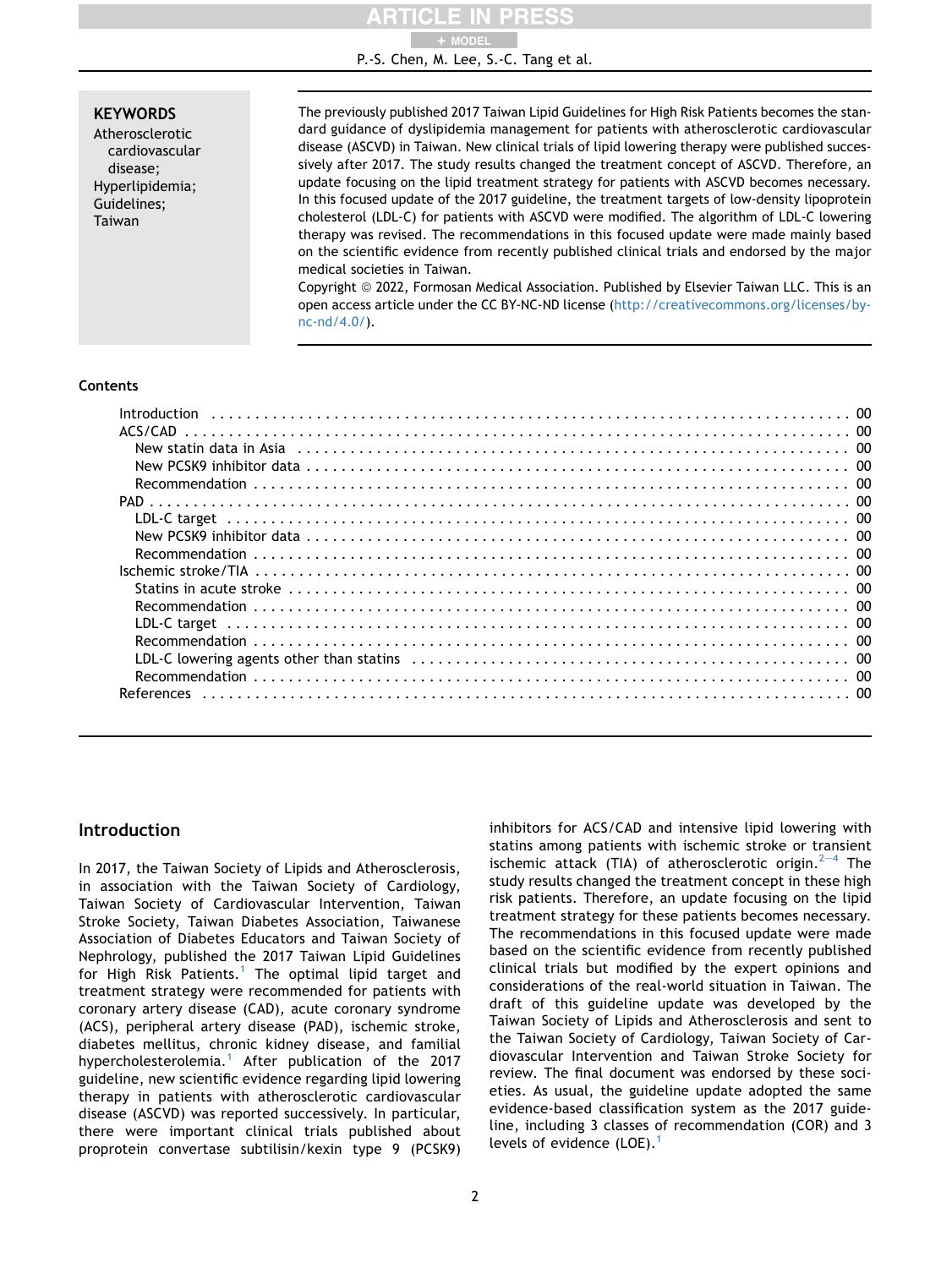# ACS/CAD

## New statin data in Asia

In the 2017 Taiwan Lipid Guidelines for High Risk Patients, the recommended target of low-density lipoprotein cholesterol (LDL-C) for patients with CAD/ACS is 70 mg/dL. The benefit of lowering down LDL-C to around 70 mg/dL for Asian CAD patients was recently proved in the REAL-CAD study, a large-scale randomized clinical trial performed in Japan. $5$  The study included stable CAD patients with (1) history of ACS, including acute myocardial infarction (MI) or unstable angina  $>3$  months, or (2) previous coronary revascularization, including percutaneous coronary intervention or coronary artery bypass graft  $>3$  months, or (3) angiographically documented coronary artery stenosis of at least 75% diameter stenosis. These patients were randomized to high dose (4 mg/day) or low dose (1 mg/day) pitavastatin therapy. The primary outcome was a composite end point of cardiovascular death, nonfatal MI, nonfatal ischemic stroke, or unstable angina requiring emergency hospitalization. The cumulative 4-year incidence of the primary outcome events was significantly lower in patients treated with intensive statin therapy to achieve an LDL-C level around 73 mg/dL compared to those with less intensive statin therapy with an LDL-C level around 90 mg/dL. $^5$  $^5$ This trial was the first one performed in Asia and demonstrated that aggressive LDL-C lowering with high dose statin is not only beneficial but also well tolerated in Asian population.

# New PCSK9 inhibitor data

The benefit of an even lower LDL-C level <70 mg/dL was evaluated in clinical trials using PCSK9 inhibitor which is a novel and powerful class of LDL-C lowering therapy. PCSK9 inhibitor monotherapy provides 60% LDL-C reduction and PCSK9 inhibitor plus high-intensity statin decrease LDL-C up to 75%.<sup>[6](#page-6-1)</sup> Currently available PCSK9 inhibitors in Taiwan are evolocumab and alirocumab. The benefits of even lower LDL-C values to reduce the risk of major adverse cardiovascular events (MACE) in CAD/ACS were demonstrated in the outcome trials of PCSK9 inhibitors, the FOURIER and ODYSSEY OUTCOMES studies.<sup>[2](#page-5-1),[3](#page-5-2)</sup> In stable ASCVD with a prior history of MI, nonhemorrhagic stroke, or symptomatic PAD in the FOURIER study, evolocumab plus statin reduced the LDL-C level to a median of 30 mg/ dL (interquartile range  $19-46$  mg/dL) and obtained a 15% significant risk reduction of MACE compared with those given statin therapy only with an LDL-C level of 92 mg/  $dL<sup>2</sup>$  $dL<sup>2</sup>$  $dL<sup>2</sup>$  In patients with recent ACS in previous 1-12 months in the ODYSSEY OUTCOMES study, alirocumab plus statin was associated with a 15% significant risk reduction of MACE compared with statin only group.<sup>[3](#page-5-2)</sup> The mean achieved LDL-C level was 40 and 53 mg/dL at 4 weeks and 48 weeks follow-up in the alirocumab plus statin group compared to 93 and 101 mg/dL in the statin only group. Despite their clinical efficacy, due to the high drug price, the cost-effectiveness of PCSK9 inhibitors becomes a major problem and limits the use of these drugs in Taiwan.<sup>[7](#page-6-2)</sup>

Focusing the use of PCSK9 inhibitors to achieve a lower LDL-C target in CAD/ACS with higher risk is likely to provide maximal clinical benefit and improve the costeffectiveness. In the FOURIER study with stable ASCVD patients, subgroup analyses were performed in (1) patients with prior MI and (2) patients with symptomatic lower extremity PAD. $8-10$  $8-10$  It turns out that patients with a recent  $M_1 < 1$  year,  $\geq 2$  prior MIs, presence of multivessel CAD  $( \geq 40\%$  stenosis in  $\geq 2$  large vessels), and concomitant symptomatic PAD were at higher risk of MACE and obtained greater risk reduction from a lower LDL-C level achieved with evolocumab than those without these conditions.  $8-10$  $8-10$  $8-10$ For diabetic subgroup analysis in the FOURIER study, the risk reduction of MACE from PCSK9 inhibitor was almost similar between those with and without diabetes.<sup>[11](#page-6-4)</sup> In the ODYSSEY OUTCOMES study with recent ACS patients, subgroup analyses were performed in (1) patients with polyvascular disease (CAD plus PAD or carotid stenosis) and (2) patients with diabetes.<sup>[12](#page-6-5),[13](#page-6-6)</sup> The studies found these patients were at higher risk of MACE and intensive LDL-C lowering with alirocumab caused a larger risk reduc-tion.<sup>[12,](#page-6-5)[13](#page-6-6)</sup> Just like a lower LDL-C target for ACS and diabetes recommended in the 2017 guideline, these studies indicate that more intensive LDL-C lowering therapy to achieve an even lower LDL-C target in these very high risk groups of CAD/ACS could obtain more clinical benefits. Actually, the similar concept was also raised in the 2018 American Heart Association/American College of Cardiology Cholesterol Guideline.<sup>[14](#page-6-7)</sup> In this 2018 American guideline, patients with a history of multiple major ASCVD events, including recent ACS (within the past 12 months), history of MI, history of ischemic stroke and symptomatic PAD, are considered at very high risk and more intensive LDL-C reduction is recommended.[14](#page-6-7)

# Recommendation

- $\bullet$  The LDL-C target is  $<$  70 mg/dL in patients with CAD/ACS (COR I, LOE B).
- In addition to ACS plus diabetes, CAD/ACS at very high risk, including those with recent MI (<12 months),  $\geq$ 2 prior MIs, multivessel CAD, or concomitant PAD (including extremity or carotid artery), a lower target of LDL-C  $<$  55 mg/dL can be considered (COR IIa, LOE B).

# PAD

# LDL-C target

PAD is a clinical manifestation of systemic atherosclerosis. Insufficient blood supply due to atherosclerotic narrowing of lower extremity arteries leads to clinical symptoms of PAD, including claudication, ischemic ulcer and acute or critical limb ischemia.<sup>[15,](#page-6-8)[16](#page-6-9)</sup> PAD patients have higher risk of MI, ischemic stroke and cardiovascular mortality.<sup>[17,](#page-6-10)[18](#page-6-11)</sup> In fact, the risk of cardiovascular events is even higher in patients with PAD than CAD.<sup>[19](#page-6-12)</sup> Because atherosclerosis accounts for the majority of pathogenesis and its high cardiovascular risk, it is reasonable to treat LDL-C more aggressively for PAD patients. A randomized controlled trial, the Heart Protection Study, investigating the efficacy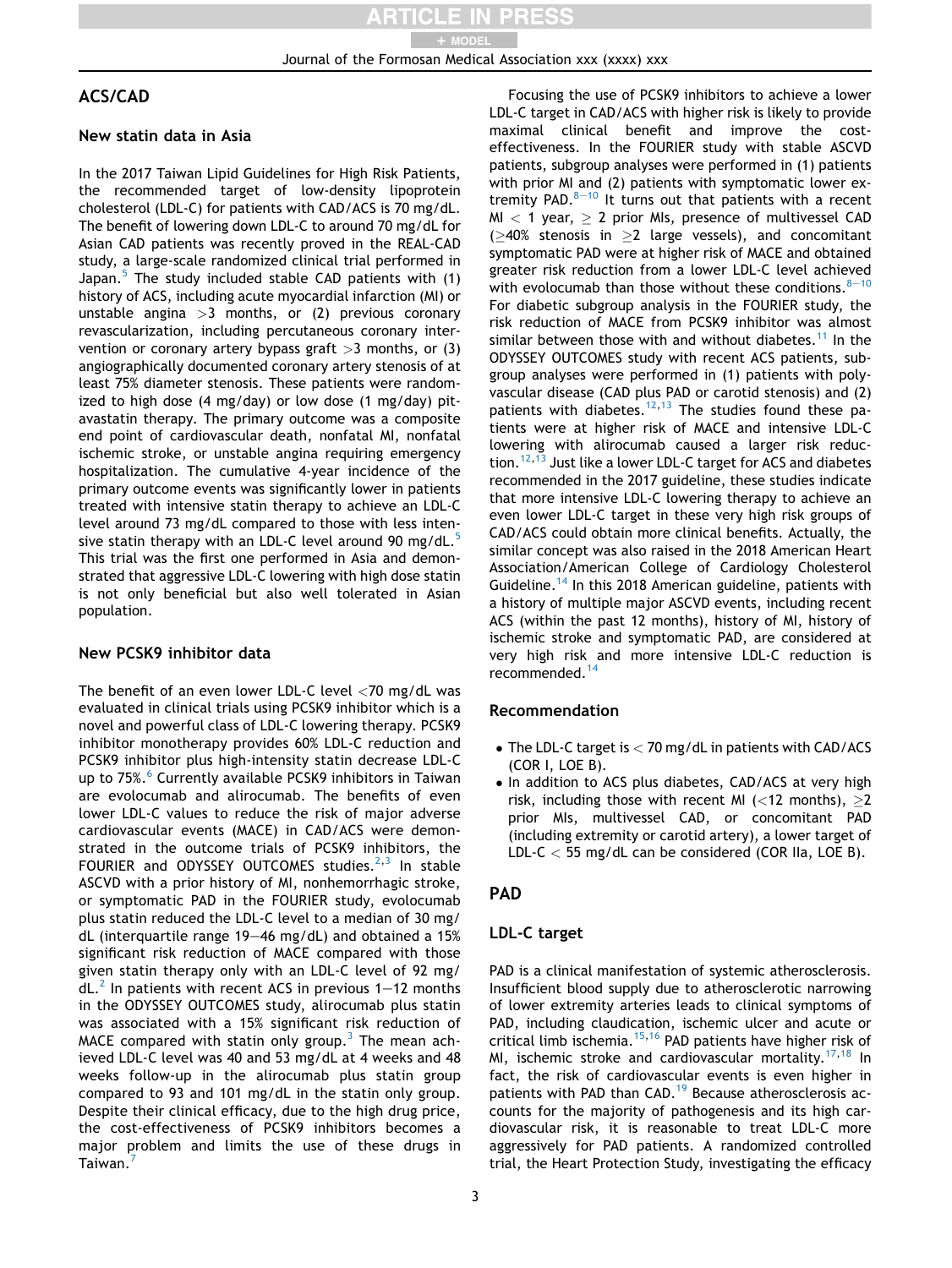of LDL-C lowering by simvastatin revealed a 22% decrease of vascular events in 5-year follow-up in PAD patients taking simvastatin 40 mg daily compared to those taking placebo. $20$  A meta-analysis reported that LDL-C lowering by statin in PAD was associated with lower all-cause mortality, lower nonfatal stroke as well as a trend of lower risk of  $MI^{21}$  $MI^{21}$  $MI^{21}$  LDL-C reduction with lipid-lowering therapy also alleviated clinical symptoms, improved exercise endurance, and slowed down the progression of atherosclerotic plaques in patients with PAD.<sup>[22](#page-6-15)–[24](#page-6-15)</sup> In the post hoc analysis of Scandinavian Simvastatin Survival Study, patients receiving simvastatin had a 38% decrease of intermittent claudication than those receiving placebo in a median follow-up of 5.4 years. $25$  West et al. reported that reduction of LDL-C by simvastatin with or without ezetimibe hold the progression of atherosclerotic plaques in superficial femoral artery in PAD patients.<sup>[24](#page-6-17)</sup> Based on the scientific evidence, most of the recent guidelines classify PAD as high risk or very high risk and recommend to achieve a LDL-C level  $\langle 70 \text{ or } 55 \text{ mg/dL}^{6,14,26,27}$  $\langle 70 \text{ or } 55 \text{ mg/dL}^{6,14,26,27}$  $\langle 70 \text{ or } 55 \text{ mg/dL}^{6,14,26,27}$  $\langle 70 \text{ or } 55 \text{ mg/dL}^{6,14,26,27}$  $\langle 70 \text{ or } 55 \text{ mg/dL}^{6,14,26,27}$  $\langle 70 \text{ or } 55 \text{ mg/dL}^{6,14,26,27}$  A Korean retrospective cohort study assessed the influence of LDL-C on clinical outcomes in PAD patients receiving endovascular treat-ment.<sup>[28](#page-6-20)</sup> They found patients with LDL-C  $<$  70 mg/dL had lower risk of MACE which was a composite of all-cause mortality, nonfatal MI and stroke than those with LDL-C  $>$ 70 mg/dL in a median follow-up of 4.8 months. The result implied that achieving a goal of LDL-C  $<$  70 mg/dL is also important in Asian PAD patients. In most guidelines and clinical studies, the definitions of symptomatic PAD include (1) history of peripheral artery revascularization, (2) history of amputation for ischemic limb due to atherosclerotic disease, (3) clinical symptoms of PAD with  $>$  50% stenosis of peripheral arteries confirmed by imaging studies. Intensive LDL-C control is beneficial in these well-defined symptomatic PAD patients.

# New PCSK9 inhibitor data

In the FOURIER trial using evolocumab for ASCVD, there were 3642 subjects (13.2% of total participants) had PAD at enrollment, including those with a history of prior peripheral revascularization, a history of amputation for vascular cause, and/or had an ankle brachial index <0.85 with symptoms of claudication.<sup>[10](#page-6-21)</sup> At 48 weeks, the median LDL-C level among the PAD group was 31 mg/dL (interquartile range, 19-49 mg/dL) with evolocumab plus statin therapy. The outcome analysis of PAD patients in the FOURIER trial showed that add-on evolocumab to statin significantly reduced the incidence of primary endpoint which was a composite of cardiovascular death, MI, stroke, hospitalization for unstable angina or coronary revascularization by 21% (hazard ratio [HR] 0.79; 95% confidence interval  $\lceil$ CI] 0.66-0.94) in a follow-up of 2.5 years.<sup>[10](#page-6-21)</sup> Moreover, PAD patients with evolocumab plus statin had significantly lower risk of major adverse limb events which was a composite of acute limb ischemia, major amputation or urgent revascularization (HR 0.58, 95% CI 0.38 $-0.88$ ). The results of the analysis provided evidence supporting the clinical benefit of aggressive LDL-C reduction in patients with PAD.

# Recommendation

- $\bullet$  The LDL-C target is  $<$  70 mg/dL in patients with symptomatic PAD including (1) history of peripheral artery revascularization, (2) history of amputation for ischemic limb due to atherosclerotic disease and (3) clinical symptoms of PAD with  $>$  50% stenosis of peripheral arteries confirmed by imaging studies (COR I, LOE B).
- In symptomatic PAD with CAD or carotid stenosis, a lower target of LDL-C  $<$  55 mg/dL may be considered (COR IIa, LOE B).

# Ischemic stroke/TIA

# Statins in acute stroke

According to the data from Taiwan Stroke Registry with 30,599 stroke admissions between 2006 and 2008, the majority of stroke events (>70%) were ischemic in Taiwan. Among patients with ischemic stroke or TIA, hypertension (79.2%) and dyslipidemia (49.4%) were the two most prevalent risk factors. $29$  Several large-scale clinical studies investigated the effect of statin treatment in stroke patients during admission. One study analyzed medical records from 12,689 patients admitted with ischemic stroke from a large integrated healthcare delivery system in Cal-ifornia between January 2000 and December 2007.<sup>[30](#page-6-23)</sup> Statin used before and during hospitalization was associated with a better survival rate. On the contrary, patients who underwent statin withdrawal in the hospital had a greater risk of death. The benefit was greater for higher statin dose and earlier initiation during stroke admission. Similarly, the beneficial effects of early initiation of statin therapy during hospitalization in patients with acute ischemic stroke were also shown in the Taiwan Stroke Registry and GWTG-Stroke Registry.[31](#page-7-0),[32](#page-7-1) Moreover, one randomized clinical trial recruiting 215 patients admitted within 24 h of ischemic stroke and 89 patients having statins before stroke were further assigned either to statin withdrawal for the first 3 days after admission ( $n = 46$ ) or to immediately resumed atorvastatin 20 mg/day ( $n = 43$ ). The results showed that patients with statin withdrawal had a higher frequency of poor functional outcome at 3 months, greater final infarct volume and higher risk of early neurological deterioration at acute stage. $33$  The concept of early initiation of statin during hospitalization and do not withdrawal pre-stroke statin after admission was further supported by results of meta-analysis.<sup>[34](#page-7-3)</sup> The meta-analysis study also showed that in patients treated with thrombolytic agents, pre-stroke statin was associated with good functional outcome, despite an increased risk of symptomatic hemorrhagic transformation.

# Recommendation

• In patients with acute ischemic stroke or TIA and LDL- $C \ge 100$  mg/dL, it is indicated to prescribe statins (COR I, LOE A).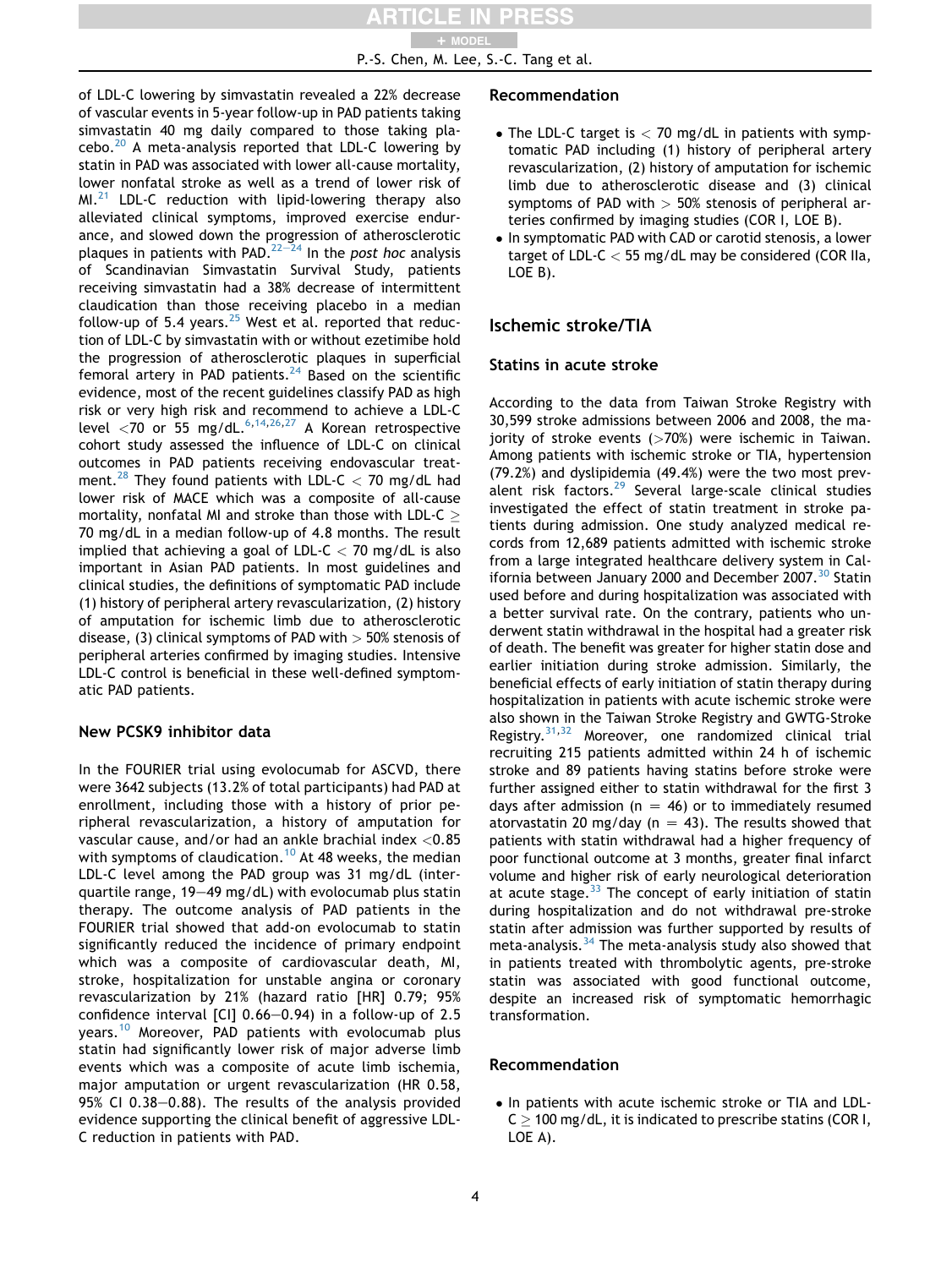• It is reasonable to continue statins after admission for acute ischemic stroke or TIA in patients who have already received statins before the stroke (COR IIa, LOE B).

# LDL-C target

A meta-analysis of 24 randomized controlled trials suggests that statin use is associated with a reduced stroke risk in people without a prior stroke. Every 10% decrease of LDL-C is associated with 7.5% stroke risk reduction and every 1 mmol/ L (39 mg/dL) LDL-C reduction can decrease the risk of stroke by  $15\% - 21\%$ .  $35,36$  $35,36$  In the SPARCL trial, 4731 patients with a history of non-cardioembolic stroke or TIA within 6 months were randomly assigned to receive either atorvastatin 80 mg/day or placebo. The study found that patients received atorvastatin had a lower recurrent stroke during 4.9 years follow up (HR 0.84, 95% CI 0.71 $-0.99$ ). The average LDL-C levels were 73 mg/dL and 129 mg/dL in atorvastatin and placebo groups, respectively.<sup>37</sup> The recently published Treat Stroke to Target (TST) trial randomly assigned 2860 patients with a history of ischemic stroke within 3 months or TIA within 15 days to two LDL-C treatment goals, < 70 mg/dL vs. 90–110 mg/dL. $4$  To be enrolled in the trial, patients had to have documented atherosclerotic diseases, including stenosis of an extracranial or intracranial cerebral artery, atherosclerotic plaques of the aortic arch measuring at least 4 mm in thickness, or a known history of CAD. During 3.5 years of follow-up, patients in the LDL-C  $<$  70 mg/dL group had a lower risk of major cardiovascular events (HR 0.78, 95% CI 0.61-0.98) compared to those in the  $90-110$  mg/dL group. The average achieved LDL-C levels were 65 mg/dL and 96 mg/dL in the 2 groups, respectively.<sup>4</sup> There was no significantly increased risk of hemorrhagic stroke or newonset diabetes. For patients assigned to the intensive LDL-C lowering group, 24% received high-intensity statin, 76% received moderate-intensity statin, and 41% received statin/ ezetimibe combination therapy. The TST trial contains subjects from France and South Korea. The overall primary endpoint is positive and there is no significant treatment-bycountry interaction. However, the neutral outcomes in the subgroup analysis of Korean cohort still raise the concern that the results of TST trial may not be generalizable to Korean or Asian patients. Nevertheless, among the 2860 study participants in TST trial, there were 2148 (75.1%) from France and only 712 (24.9%) from South Korea. The median follow-up time was also much longer in France (5.3 years versus 2.0 years). These factors potentially caused a lack of power to detect a significant effect in Korean cohort. A recent prospective cohort study from Hong Kong with 904 Chinese ischemic stroke patients showed that patients with a mean post-event LDL-C < 70 mg/dL were associated with a lower risk of major cardiovascular events compared to those with LDL-C  $>$  70 mg/dL after a mean follow up of 6.5 years.<sup>38</sup> A mean LDL-C < 70 mg/dL was also associated with a lower risk of intracerebral hemorrhage in patients with significant large artery diseases.  $38$ 

The SPARCL trial showed that patients treated with atorvastatin 80 mg/day were associated with an increased risk of hemorrhagic stroke (HR 1.68,  $95\%$  CI 1.09-2.59) compared with the placebo. However, post hoc analysis of the SPARCL trial showed that the increased risk of hemorrhagic stroke was associated with increased blood pressure (systolic blood pressure >160 mmHg or diastolic blood pressure >100 mmHg) and hemorrhagic stroke at baseline, but not the LDL-C levels.<sup>[39](#page-7-8)</sup> A meta-analysis including 31 randomized controlled trials showed that statin use was not associated with an increased risk of intracranial hemor-rhage (HR 1.08, 95% CI 0.88-1.32).<sup>[40](#page-7-9)</sup> A nationwide study conducted in Denmark suggested that stain use compared with no statin use was not associated with an increased risk of recurrent intracerebral hemorrhage in patients with intracerebral hemorrhage at baseline and was associated with a lower risk of intracerebral hemorrhage in patients with ischemic stroke at baseline.<sup>[41](#page-7-10)</sup>

#### Recommendation

• In patients with ischemic stroke or TIA and cerebral or carotid atherosclerotic stenosis or known CAD, it is reasonable to control LDL-C target < 70 mg/dL to reduce the risk of major cardiovascular events (COR IIa, LOE B).

#### LDL-C lowering agents other than statins

A meta-analysis of 6 randomized clinical trials suggested that ezetimibe added to statins compared to statins monotherapy was associated with a lower risk of nonfatal stroke (risk ratio  $[RR] 0.83, 95\%$  CI 0.71-0.97).<sup>42</sup> The TST trial showed that 41% of patients assigned to the intensive LDL-C lowering group with LDL-C  $<$  70 mg/dL received ezetimibe combination therapy; whereas only 7% of patients received ezetimibe in the group with LDL-C between 90 and 110 mg/dL.<sup>4</sup> The IMPROVE-IT trial also showed that combined ezetimibe with simvastatin compared with simvastatin alone reduced the risk of stroke of any etiology (HR  $0.60$ ,  $95\%$  CI  $0.38-0.95$ ) and ischemic stroke (HR,  $0.52$ ,  $95\%$  CI,  $0.31-0.86$ ) among patients with ACS and a prior history of stroke. $43$  In the IMPROVE-IT trial, the risk of hemorrhagic stroke was not increased in patients with LDL- $C < 30$  mg/dL compared to those with LDL-C  $\geq$  70 mg/dL.<sup>[44](#page-7-13)</sup> PCSK9 inhibitors also demonstrated their efficacy in preventing stroke. In the FOURIER trial using evolocumab for stable ASCVD patients, evolocumab plus statin significantly reduced all stroke (HR  $0.79$ ,  $95\%$  CI,  $0.66-0.95$ ) and ischemic stroke (HR 0.75, 95% CI 0.62–0.92) compared with statin monotherapy. $45$ There was no significant difference in hemorrhagic stroke (HR 1.16,  $95\%$  CI 0.68-1.98). The effect was consistent across among the groups with and without prior ischemic stroke.<sup>45</sup> In the ODYSSEY OUTCOMES trial using alirocumab for patients with recent ACS, alirocumab reduced the risk of any stroke (HR 0.72, 95% CI 0.57-0.91) and ischemic stroke (HR, 0.73, 95% CI,  $0.57-0.93$ ).<sup>[46](#page-7-15)</sup> There was no increased risk of hemorrhagic stroke (HR 0.83, 95% CI 0.42 $-1.65$ ). Similarly, the effect of alirocumab on stroke was similar between patients with and without a history of previous stroke.<sup>[46](#page-7-15)</sup> A meta-analysis of 39 randomized controlled trials showed that combination therapy of PCSK9 inhibitors (alirocumab or evolocumab) with statins were associated with a reduced risk of ischemic stroke (RR 0.78, 95% CI 0.67 $-0.89$ ).<sup>4/</sup>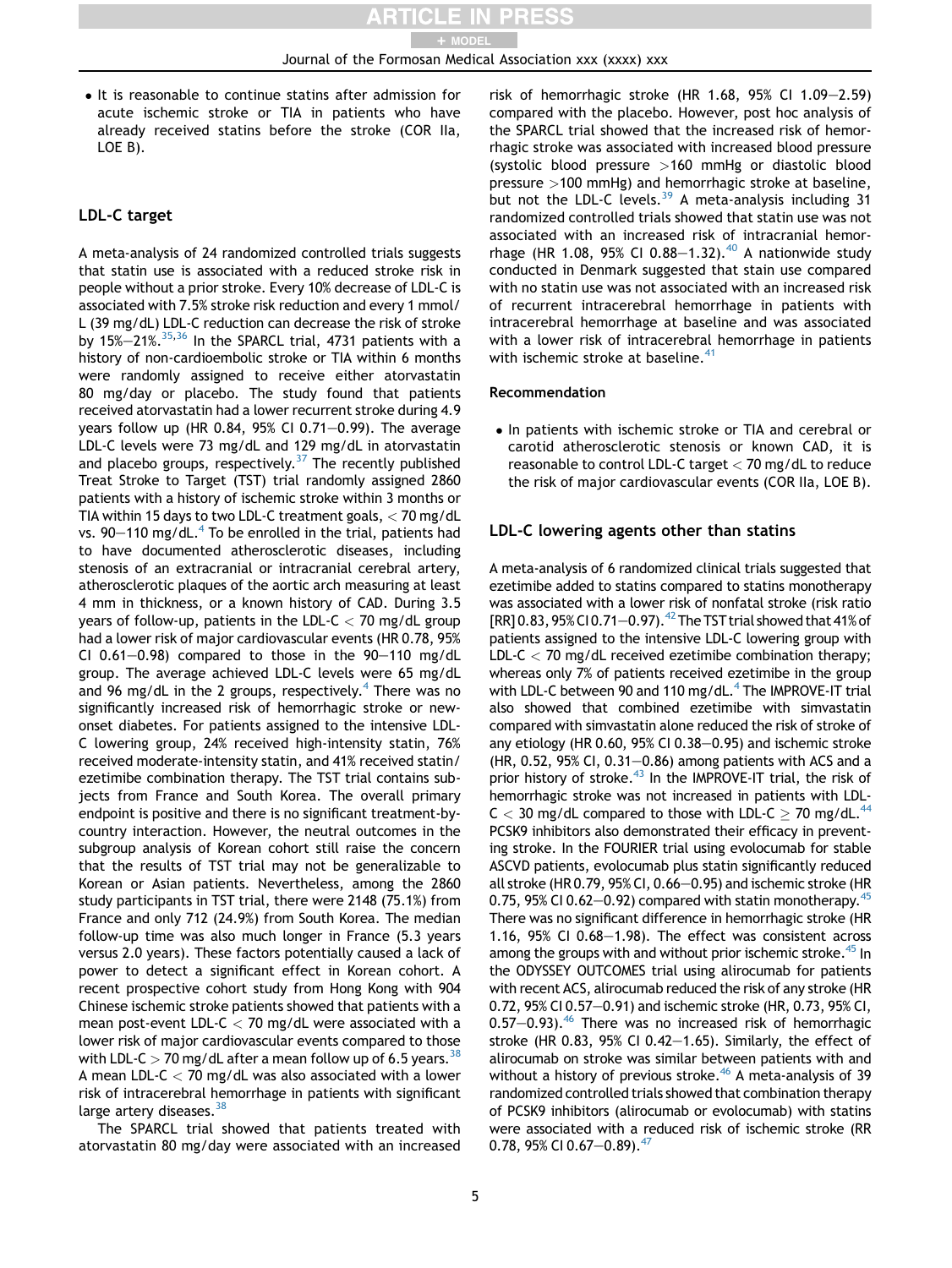+ MODEL

P.-S. Chen, M. Lee, S.-C. Tang et al.

<span id="page-5-5"></span>

\* Ischemic stroke/TIA with cerebral or carotid atherosclerotic stenosis or known CAD

Figure 1 The recommended algorithm of LDL-C lowering therapy for patients with CAD/ACS, PAD and ischemic stroke/TIA in Taiwan. High risk conditions of CAD/ACS indicate ACS plus diabetes, recent MI,  $\geq$  2 prior MIs, multivessel CAD, or concomitant PAD. High risk condition of PAD indicate PAD with CAD or carotid stenosis. ACS, acute coronary syndrome; CAD, coronary artery disease, LDL-C, low-density lipoprotein cholesterol; MI, myocardial infarction; PAD, peripheral artery disease; PCSK9, proprotein convertase subtilisin/kexin type 9; TIA, transient ischemic attack.

#### Recommendation

• In patients with ischemic stroke or TIA and cerebral or carotid atherosclerotic stenosis or known CAD, it is reasonable to combine statin with ezetimibe to achieve LDL-C  $<$  70 mg/dL (COR IIa, LOE B).

<span id="page-5-4"></span>

| <b>Table 1</b> Recommended LDL-C targets in atherosclerotic |  |  |
|-------------------------------------------------------------|--|--|
| cardiovascular diseases.                                    |  |  |

| Disease categories                                                                                                                                                    | Recommended<br>LDL-C target                                       |
|-----------------------------------------------------------------------------------------------------------------------------------------------------------------------|-------------------------------------------------------------------|
| CAD/ACS<br>CAD/ACS with<br>• ACS and diabetes or<br>• Recent MI ( $<$ 12 months) or<br>$\bullet$ >2 prior MIs or<br>• Multivessel CAD or<br>$\bullet$ Concomitant PAD | $<$ 70 mg/dL<br>$<$ 55 mg/dL<br>can be considered                 |
| <b>PAD</b><br>• PAD with CAD or<br>carotid stenosis<br>Ischemic stroke or TIA with cerebral<br>or carotid atherosclerotic stenosis or<br>known CAD                    | $<$ 70 mg/dL<br>$<$ 55 mg/dL<br>can be considered<br>$<$ 70 mg/dL |

ACS, acute coronary syndrome; CAD, coronary artery disease; LDL-C, low-density lipoprotein cholesterol; MI, myocardial infarction; PAD, peripheral artery disease; TIA, transient ischemic attack.

 In patients with ischemic stroke or TIA and cerebral or carotid atherosclerotic stenosis or known CAD, adding a PCSK9 inhibitor is reasonable if LDL-C > 70 mg/dL under combined maximally tolerated statins plus ezetimibe (LOR IIa, LOE B).

Overall, [Table 1](#page-5-4) summarizes the recommended LDL-C targets in ASCVD. [Fig. 1](#page-5-5) shows the recommended algorithm of LDL-C lowering therapy for CAD/ACS, PAD and ischemic stroke/TIA patients in Taiwan.

# Declaration of competing interest

The guideline was supported by the Taiwan Society of Lipids and Atherosclerosis.

# References

- <span id="page-5-0"></span>1. [Li YH, Ueng KC, Jeng JS, Charng MJ, Lin TH, Chien KL, et al.](http://refhub.elsevier.com/S0929-6646(22)00103-6/sref1) [2017 Taiwan lipid guidelines for high risk patients.](http://refhub.elsevier.com/S0929-6646(22)00103-6/sref1) J Formos [Med Assoc](http://refhub.elsevier.com/S0929-6646(22)00103-6/sref1) 2017;116:217-[48.](http://refhub.elsevier.com/S0929-6646(22)00103-6/sref1)
- <span id="page-5-1"></span>2. [Sabatine MS, Giugliano RP, Keech AC, Honarpour N, Wiviott SD,](http://refhub.elsevier.com/S0929-6646(22)00103-6/sref2) [Murphy SA, et al. FOURIER steering committee and in](http://refhub.elsevier.com/S0929-6646(22)00103-6/sref2)[vestigators. Evolocumab and clinical outcomes in patients with](http://refhub.elsevier.com/S0929-6646(22)00103-6/sref2) [cardiovascular disease.](http://refhub.elsevier.com/S0929-6646(22)00103-6/sref2) N Engl J Med  $2017:376:1713-22$ .
- <span id="page-5-2"></span>3. [Schwartz GG, Steg PG, Szarek M, Bhatt DL, Bittner VA, Diaz R,](http://refhub.elsevier.com/S0929-6646(22)00103-6/sref3) [et al. ODYSSEY OUTCOMES committees and investigators.](http://refhub.elsevier.com/S0929-6646(22)00103-6/sref3) [Alirocumab and cardiovascular outcomes after acute coronary](http://refhub.elsevier.com/S0929-6646(22)00103-6/sref3) syndrome. [N Engl J Med](http://refhub.elsevier.com/S0929-6646(22)00103-6/sref3) 2018;379:2097-[107](http://refhub.elsevier.com/S0929-6646(22)00103-6/sref3).
- <span id="page-5-3"></span>4. Amarenco P, Kim JS, Labreuche J, Charles H, Abtan J, Béjot Y, [et al. A comparison of two LDL cholesterol targets after](http://refhub.elsevier.com/S0929-6646(22)00103-6/sref4) [ischemic stroke.](http://refhub.elsevier.com/S0929-6646(22)00103-6/sref4) N Engl J Med 2020;382:9-[19.](http://refhub.elsevier.com/S0929-6646(22)00103-6/sref4)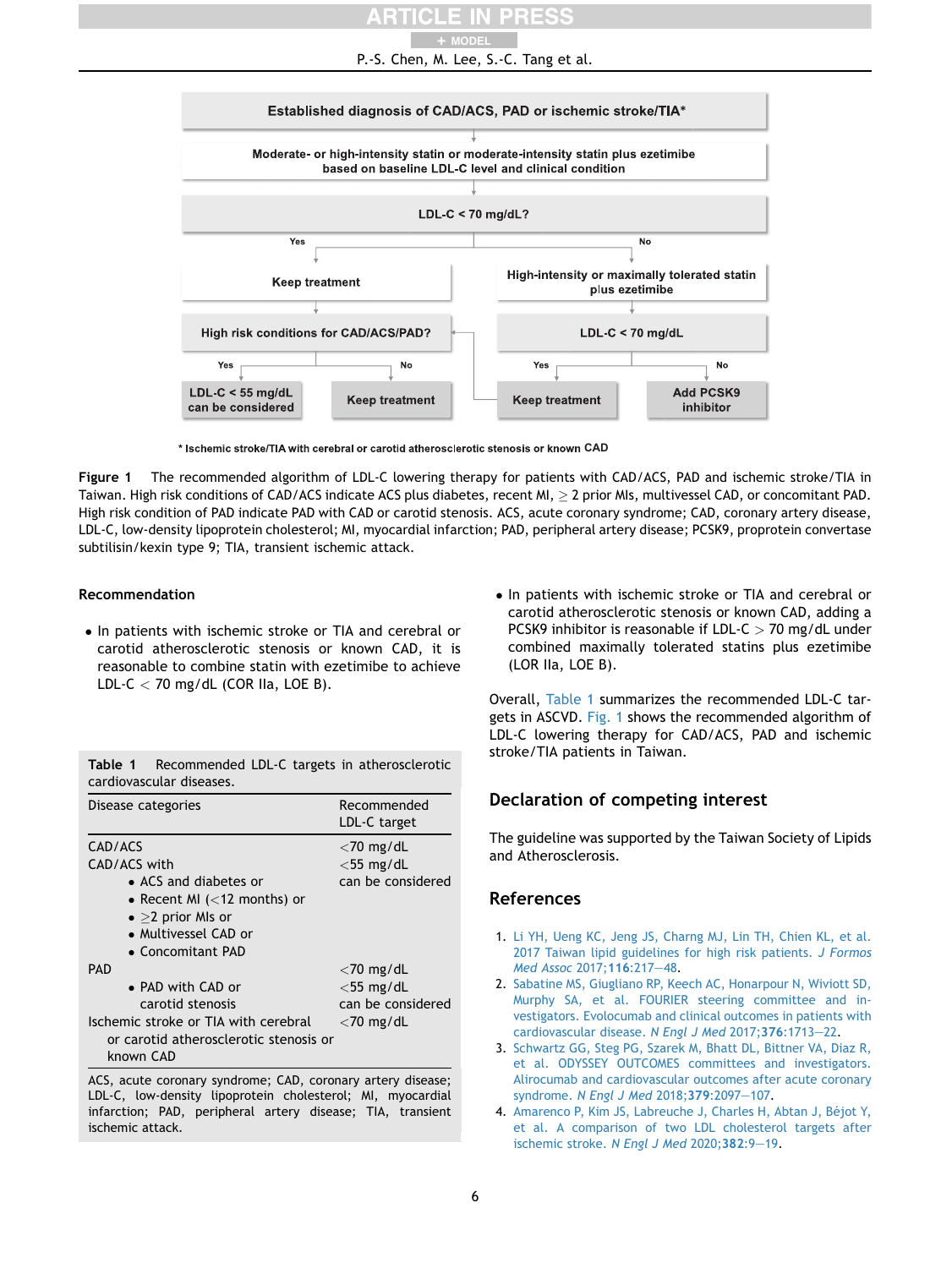+ MODEL

### Journal of the Formosan Medical Association xxx (xxxx) xxx

- <span id="page-6-0"></span>5. [Taguchi I, Iimuro S, Iwata H, Takashima H, Abe M, Amiya E,](http://refhub.elsevier.com/S0929-6646(22)00103-6/sref5) [et al. High-dose versus low-dose pitavastatin in Japanese pa](http://refhub.elsevier.com/S0929-6646(22)00103-6/sref5)[tients with stable coronary artery disease \(REAL-CAD\): a ran](http://refhub.elsevier.com/S0929-6646(22)00103-6/sref5)[domized superiority trial.](http://refhub.elsevier.com/S0929-6646(22)00103-6/sref5) Circulation 2018;137:1997-[2009.](http://refhub.elsevier.com/S0929-6646(22)00103-6/sref5)
- <span id="page-6-1"></span>6. [Mach F, Baigent C, Catapano AL, Koskinas KC, Casula M,](http://refhub.elsevier.com/S0929-6646(22)00103-6/sref6) [Badimon L, et al. ESC Scientific Document Group. ESC/EAS](http://refhub.elsevier.com/S0929-6646(22)00103-6/sref6) [Guidelines for the management of dyslipidaemias: lipid modi](http://refhub.elsevier.com/S0929-6646(22)00103-6/sref6)[fication to reduce cardiovascular risk.](http://refhub.elsevier.com/S0929-6646(22)00103-6/sref6) Eur Heart J 2020;41:  $111 - 88$  $111 - 88$
- <span id="page-6-2"></span>7. [Lin JL, Huang PH, Yeh HI, Li YH. Appropriate use of proprotein](http://refhub.elsevier.com/S0929-6646(22)00103-6/sref7) [convertase subtilisin/kexin type 9 \(PCSK9\) inhibitors for](http://refhub.elsevier.com/S0929-6646(22)00103-6/sref7) [atherosclerotic cardiovascular disease: comparison of recom](http://refhub.elsevier.com/S0929-6646(22)00103-6/sref7)[mendations from different guidelines or consensus around the](http://refhub.elsevier.com/S0929-6646(22)00103-6/sref7) world. [Acta Cardiol Sin](http://refhub.elsevier.com/S0929-6646(22)00103-6/sref7) 2020;36:403-[8.](http://refhub.elsevier.com/S0929-6646(22)00103-6/sref7)
- <span id="page-6-3"></span>8. [Sabatine MS, De Ferrari GM, Giugliano RP, Huber K, Lewis BS,](http://refhub.elsevier.com/S0929-6646(22)00103-6/sref8) [Ferreira J, et al. Clinical benefit of evolocumab by severity and](http://refhub.elsevier.com/S0929-6646(22)00103-6/sref8) [extent of coronary artery disease: analysis from FOURIER.](http://refhub.elsevier.com/S0929-6646(22)00103-6/sref8) [Circulation](http://refhub.elsevier.com/S0929-6646(22)00103-6/sref8) 2018;138:756-[66.](http://refhub.elsevier.com/S0929-6646(22)00103-6/sref8)
- 9. [Gencer B, Mach F, Murphy SA, De Ferrari GM, Huber K,](http://refhub.elsevier.com/S0929-6646(22)00103-6/sref9) [Lewis BS, et al. Efficacy of evolocumab on cardiovascular](http://refhub.elsevier.com/S0929-6646(22)00103-6/sref9) [outcomes in patients with recent myocardial infarction: a](http://refhub.elsevier.com/S0929-6646(22)00103-6/sref9) [prespecified secondary analysis from the FOURIER trial.](http://refhub.elsevier.com/S0929-6646(22)00103-6/sref9) JAMA [Cardiol](http://refhub.elsevier.com/S0929-6646(22)00103-6/sref9) 2020:5:952-[7.](http://refhub.elsevier.com/S0929-6646(22)00103-6/sref9)
- <span id="page-6-21"></span>10. [Bonaca MP, Nault P, Giugliano RP, Keech AC, Pineda AL,](http://refhub.elsevier.com/S0929-6646(22)00103-6/sref10) [Kanevsky E, et al. Low-density lipoprotein cholesterol lowering](http://refhub.elsevier.com/S0929-6646(22)00103-6/sref10) [with evolocumab and outcomes in patients with peripheral](http://refhub.elsevier.com/S0929-6646(22)00103-6/sref10) [artery disease: insights from the FOURIER Trial \(Further Car](http://refhub.elsevier.com/S0929-6646(22)00103-6/sref10)[diovascular Outcomes Research with PCSK9 Inhibition in Sub](http://refhub.elsevier.com/S0929-6646(22)00103-6/sref10)[jects with Elevated Risk\).](http://refhub.elsevier.com/S0929-6646(22)00103-6/sref10) Circulation 2018;137:338-[50](http://refhub.elsevier.com/S0929-6646(22)00103-6/sref10).
- <span id="page-6-4"></span>11. [Sabatine MS, Leiter LA, Wiviott SD, Giugliano RP, Deedwania P,](http://refhub.elsevier.com/S0929-6646(22)00103-6/sref11) [De Ferrari GM, et al. Cardiovascular safety and efficacy of the](http://refhub.elsevier.com/S0929-6646(22)00103-6/sref11) [PCSK9 inhibitor evolocumab in patients with and without dia](http://refhub.elsevier.com/S0929-6646(22)00103-6/sref11)[betes and the effect of evolocumab on glycaemia and risk of](http://refhub.elsevier.com/S0929-6646(22)00103-6/sref11) [new-onset diabetes: a prespecified analysis of the FOURIER](http://refhub.elsevier.com/S0929-6646(22)00103-6/sref11) [randomised controlled trial.](http://refhub.elsevier.com/S0929-6646(22)00103-6/sref11) Lancet Diabetes Endocrinol 2017;  $5:941 - 50.$  $5:941 - 50.$  $5:941 - 50.$  $5:941 - 50.$
- <span id="page-6-5"></span>12. [Jukema JW, Szarek M, Zijlstra LE, de Silva HA, Bhatt DL,](http://refhub.elsevier.com/S0929-6646(22)00103-6/sref12) [Bittner VA, et al. Alirocumab in patients with polyvascular](http://refhub.elsevier.com/S0929-6646(22)00103-6/sref12) [disease and recent acute coronary syndrome: ODYSSEY OUT-](http://refhub.elsevier.com/S0929-6646(22)00103-6/sref12)COMES Trial. [J Am Coll Cardiol](http://refhub.elsevier.com/S0929-6646(22)00103-6/sref12)  $2019;74:1167-76$  $2019;74:1167-76$ .
- <span id="page-6-6"></span>13. [Ray KK, Colhoun HM, Szarek M, Baccara-Dinet M, Bhatt DL,](http://refhub.elsevier.com/S0929-6646(22)00103-6/sref13) [Bittner VA, et al. Effects of alirocumab on cardiovascular and](http://refhub.elsevier.com/S0929-6646(22)00103-6/sref13) [metabolic outcomes after acute coronary syndrome in patients](http://refhub.elsevier.com/S0929-6646(22)00103-6/sref13) [with or without diabetes: a prespecified analysis of the OD-](http://refhub.elsevier.com/S0929-6646(22)00103-6/sref13)[YSSEY OUTCOMES randomised controlled trial.](http://refhub.elsevier.com/S0929-6646(22)00103-6/sref13) Lancet Diabetes [Endocrinol](http://refhub.elsevier.com/S0929-6646(22)00103-6/sref13) 2019;7:618-[28.](http://refhub.elsevier.com/S0929-6646(22)00103-6/sref13)
- <span id="page-6-7"></span>14. [Grundy SM, Stone NJ, Bailey AL, Beam C, Birtcher KK,](http://refhub.elsevier.com/S0929-6646(22)00103-6/sref14) [Blumenthal RS, et al. 2018 AHA/ACC/AACVPR/AA-](http://refhub.elsevier.com/S0929-6646(22)00103-6/sref14)[PA/ABC/ACPM/ADA/AGS/APhA/ASPC/NLA/PCNA guideline on](http://refhub.elsevier.com/S0929-6646(22)00103-6/sref14) [the management of blood cholesterol: executive summary: a](http://refhub.elsevier.com/S0929-6646(22)00103-6/sref14) [report of the American College of Cardiology/American Heart](http://refhub.elsevier.com/S0929-6646(22)00103-6/sref14) [association task force on clinical practice guidelines.](http://refhub.elsevier.com/S0929-6646(22)00103-6/sref14) J Am Coll [Cardiol](http://refhub.elsevier.com/S0929-6646(22)00103-6/sref14) 2019:73:3168-[209.](http://refhub.elsevier.com/S0929-6646(22)00103-6/sref14)
- <span id="page-6-8"></span>15. [Fowkes FGR, Aboyans V, Fowkes FJI, McDermott MM,](http://refhub.elsevier.com/S0929-6646(22)00103-6/sref15) [Sampsom UKA, Criqui MH. Peripheral artery disease: epidemi](http://refhub.elsevier.com/S0929-6646(22)00103-6/sref15)[ology and global perspectives.](http://refhub.elsevier.com/S0929-6646(22)00103-6/sref15) Nat Rev Cardiol 2017;14:  $156 - 70.$  $156 - 70.$  $156 - 70.$  $156 - 70.$
- <span id="page-6-9"></span>16. [Song P, Rudan D, Zhu Y, Fowkes FJI, Rahimi K, Forkes FGR,](http://refhub.elsevier.com/S0929-6646(22)00103-6/sref16) [et al. Global, regional, and national prevalence and risks for](http://refhub.elsevier.com/S0929-6646(22)00103-6/sref16) [peripheral artery disease in 2015: an updated systemic review](http://refhub.elsevier.com/S0929-6646(22)00103-6/sref16) and analysis. [Lancet Global Health](http://refhub.elsevier.com/S0929-6646(22)00103-6/sref16) 2019;7:e1020-[30](http://refhub.elsevier.com/S0929-6646(22)00103-6/sref16).
- <span id="page-6-10"></span>17. [Diehm C, Allenberg JR, Pittrow D, Mahn M, Tepohl G,](http://refhub.elsevier.com/S0929-6646(22)00103-6/sref17) [Haberl RL, et al. German Epidemiological Trial on Ankle](http://refhub.elsevier.com/S0929-6646(22)00103-6/sref17) [Brachial Index Study Group. Mortality and vascular morbidity in](http://refhub.elsevier.com/S0929-6646(22)00103-6/sref17) [older adults with asymptomatic versus symptomatic peripheral](http://refhub.elsevier.com/S0929-6646(22)00103-6/sref17) disease. [Circulation](http://refhub.elsevier.com/S0929-6646(22)00103-6/sref17) 2009;120:2053-[61.](http://refhub.elsevier.com/S0929-6646(22)00103-6/sref17)
- <span id="page-6-11"></span>18. [Hooi JD, Kester ADM, Stoffers HEJH, Rinkens PELM,](http://refhub.elsevier.com/S0929-6646(22)00103-6/sref18) [Knottnerus JA, van Ree JW. Asymptomatic peripheral arterial](http://refhub.elsevier.com/S0929-6646(22)00103-6/sref18)

[occlusive disease predicted cardiovascular morbidity and](http://refhub.elsevier.com/S0929-6646(22)00103-6/sref18) [mortality in a 7-year follow-up study.](http://refhub.elsevier.com/S0929-6646(22)00103-6/sref18) J Clin Epidemiol 2004; 57[:294](http://refhub.elsevier.com/S0929-6646(22)00103-6/sref18)-[300](http://refhub.elsevier.com/S0929-6646(22)00103-6/sref18).

- <span id="page-6-12"></span>19. Alberts MJ, Bhatt DL, Mas JL, Ohman EM, Hirsch AT, Röther J, [et al. Three-year follow-up and event rates in the international](http://refhub.elsevier.com/S0929-6646(22)00103-6/sref19) [reduction of atherothrombosis for continued health Registry.](http://refhub.elsevier.com/S0929-6646(22)00103-6/sref19) [Eur Heart J](http://refhub.elsevier.com/S0929-6646(22)00103-6/sref19) 2009;30:2318-[26](http://refhub.elsevier.com/S0929-6646(22)00103-6/sref19).
- <span id="page-6-13"></span>20. [Heart Protection Study Collaborative Group. Randomized trial](http://refhub.elsevier.com/S0929-6646(22)00103-6/sref20) [of the effects of cholesterol-lowering with simvastatin on pe](http://refhub.elsevier.com/S0929-6646(22)00103-6/sref20)[ripheral vascular and other major vascular outcomes in 20536](http://refhub.elsevier.com/S0929-6646(22)00103-6/sref20) [people with peripheral arterial disease and other high-risk](http://refhub.elsevier.com/S0929-6646(22)00103-6/sref20) conditions. [J Vasc Surg](http://refhub.elsevier.com/S0929-6646(22)00103-6/sref20)  $2007;45:645-54$ .
- <span id="page-6-14"></span>21. [Antonio GA, Fisher RK, Georgiadis GS, Antoniou SA, Torella F.](http://refhub.elsevier.com/S0929-6646(22)00103-6/sref21) [Statin therapy in lower limb peripheral arterial disease: sys](http://refhub.elsevier.com/S0929-6646(22)00103-6/sref21)[temic review and meta-analysis.](http://refhub.elsevier.com/S0929-6646(22)00103-6/sref21) Vasc Pharmacol 2014;63:  $79 - 87.$  $79 - 87.$  $79 - 87.$  $79 - 87.$
- <span id="page-6-15"></span>22. [Mondillo S, Ballo P, Barbati R, Guerrini F, Ammaturo T,](http://refhub.elsevier.com/S0929-6646(22)00103-6/sref22) [Agricola E, et al. Effects of simvastatin on walking perfor](http://refhub.elsevier.com/S0929-6646(22)00103-6/sref22)[mance and symptoms of intermittent claudication in hyper](http://refhub.elsevier.com/S0929-6646(22)00103-6/sref22)[cholesterolemic patients with peripheral vascular disease.](http://refhub.elsevier.com/S0929-6646(22)00103-6/sref22) Am [J Med](http://refhub.elsevier.com/S0929-6646(22)00103-6/sref22) 2003;114:359-[64](http://refhub.elsevier.com/S0929-6646(22)00103-6/sref22).
- 23. [Aronow WS, Nayak D, Woodworth S, Ahn C. Effect of simva](http://refhub.elsevier.com/S0929-6646(22)00103-6/sref23)[statin versus placebo on treadmill exercise time until the onset](http://refhub.elsevier.com/S0929-6646(22)00103-6/sref23) [of intermittent claudication in older patients with peripheral](http://refhub.elsevier.com/S0929-6646(22)00103-6/sref23) [arterial disease at six months and at one year after treatment.](http://refhub.elsevier.com/S0929-6646(22)00103-6/sref23) [Am J Cardiol](http://refhub.elsevier.com/S0929-6646(22)00103-6/sref23) [2](http://refhub.elsevier.com/S0929-6646(22)00103-6/sref23)003;92:711-2.
- <span id="page-6-17"></span>24. [West AM, Anderson JD, Meyer CH, Epstein FH, Wang H,](http://refhub.elsevier.com/S0929-6646(22)00103-6/sref24) [Hagspiel KD, et al. The effect of ezetimibe on peripheral](http://refhub.elsevier.com/S0929-6646(22)00103-6/sref24) [arterial atherosclerosis depends upon statin use at baseline.](http://refhub.elsevier.com/S0929-6646(22)00103-6/sref24) [Atherosclerosis](http://refhub.elsevier.com/S0929-6646(22)00103-6/sref24) 2011;218:156-[62.](http://refhub.elsevier.com/S0929-6646(22)00103-6/sref24)
- <span id="page-6-16"></span>25. Pedersen TR, Kjekshus J, Pyörälä K, Olsson AG, Musliner TA, [Tobert JA, et al. Effects of simvastatin on ischemic signs and](http://refhub.elsevier.com/S0929-6646(22)00103-6/sref25) [symptom in the Scandinavian simvastatin survival study \(4S\).](http://refhub.elsevier.com/S0929-6646(22)00103-6/sref25) [Am J Cardiol](http://refhub.elsevier.com/S0929-6646(22)00103-6/sref25) 1998;81:333-[5](http://refhub.elsevier.com/S0929-6646(22)00103-6/sref25).
- <span id="page-6-18"></span>26. [Piepoli MF, Hoes AW, Agewall S, Albus C, Brotons C, Catapano AL,](http://refhub.elsevier.com/S0929-6646(22)00103-6/sref26) [et al., ESC Scientific Document Group. 2016 European guidelines](http://refhub.elsevier.com/S0929-6646(22)00103-6/sref26) [on cardiovascular disease prevention in clinical practice: the sixth](http://refhub.elsevier.com/S0929-6646(22)00103-6/sref26) [joint task force of the European society of Cardiology and other](http://refhub.elsevier.com/S0929-6646(22)00103-6/sref26) [societies on cardiovascular disease prevention in clinical practice](http://refhub.elsevier.com/S0929-6646(22)00103-6/sref26) [\(constituted by representatives of 10 societies and by invited](http://refhub.elsevier.com/S0929-6646(22)00103-6/sref26) [experts\) developed with the special contribution of the European](http://refhub.elsevier.com/S0929-6646(22)00103-6/sref26) [association for cardiovascular prevention & rehabilitation](http://refhub.elsevier.com/S0929-6646(22)00103-6/sref26) (RACPR). [Eur Heart J](http://refhub.elsevier.com/S0929-6646(22)00103-6/sref26) 2016; 37:2315-[81](http://refhub.elsevier.com/S0929-6646(22)00103-6/sref26).
- <span id="page-6-19"></span>27. Aboyans V, Ricco JB, Bartelink MEL, Björck M, Brodmann M, [Cohnert T, et al. ESC Scientific Document Group. 2017 ESC](http://refhub.elsevier.com/S0929-6646(22)00103-6/sref27) [guidelines on the diagnosis and treatment of peripheral arte](http://refhub.elsevier.com/S0929-6646(22)00103-6/sref27)[rial diseases, in collaboration with the European Society for](http://refhub.elsevier.com/S0929-6646(22)00103-6/sref27) [Vascular Surgery \(ESVS\): document covering atherosclerotic](http://refhub.elsevier.com/S0929-6646(22)00103-6/sref27) [disease of extracranial carotid and vertebral, mesenteric,](http://refhub.elsevier.com/S0929-6646(22)00103-6/sref27) [renal, upper and lower extremity arterial diseases; endorsed](http://refhub.elsevier.com/S0929-6646(22)00103-6/sref27) [by: the European Stroke Organization \(ESO\); the Task Force for](http://refhub.elsevier.com/S0929-6646(22)00103-6/sref27) [the Diagnosis and Treatment of Peripheral Arterial Disease of](http://refhub.elsevier.com/S0929-6646(22)00103-6/sref27) [the European Society of Cardiology \(ESC\) and of the European](http://refhub.elsevier.com/S0929-6646(22)00103-6/sref27) [Society for Vascular Surgery \(ESVS\).](http://refhub.elsevier.com/S0929-6646(22)00103-6/sref27) Eur Heart J 2018;39:  $763 - 816.$  $763 - 816.$  $763 - 816.$  $763 - 816.$
- <span id="page-6-20"></span>28. [Lee JH, Ko YG, Shin DH, Kim JS, Kim BK, Choi D, et al.](http://refhub.elsevier.com/S0929-6646(22)00103-6/sref28) [Attainment of low-density lipoprotein cholesterol goal after](http://refhub.elsevier.com/S0929-6646(22)00103-6/sref28) [endovascular treatment is associated with reduced cardiovas](http://refhub.elsevier.com/S0929-6646(22)00103-6/sref28)[cular events in patients with peripheral arterial disease.](http://refhub.elsevier.com/S0929-6646(22)00103-6/sref28) J Vasc Surg [2016;](http://refhub.elsevier.com/S0929-6646(22)00103-6/sref28)63:756-[63.](http://refhub.elsevier.com/S0929-6646(22)00103-6/sref28)
- <span id="page-6-22"></span>29. [Hsieh FI, Lien LM, Chen ST, Bai CH, Sun MC, Tseng HP, et al. Get](http://refhub.elsevier.com/S0929-6646(22)00103-6/sref29) [with the guidelines-stroke performance indicators: surveil](http://refhub.elsevier.com/S0929-6646(22)00103-6/sref29)[lance of stroke care in the Taiwan Stroke Registry: get with the](http://refhub.elsevier.com/S0929-6646(22)00103-6/sref29) [guidelines-stroke in Taiwan.](http://refhub.elsevier.com/S0929-6646(22)00103-6/sref29) Circulation 2010;122:1116-[23](http://refhub.elsevier.com/S0929-6646(22)00103-6/sref29).
- <span id="page-6-23"></span>30. [Flint AC, Kamel H, Navi BB, Rao VA, Faigeles BS, Conell C, et al.](http://refhub.elsevier.com/S0929-6646(22)00103-6/sref30) [Statin use during ischemic stroke hospitalization is strongly](http://refhub.elsevier.com/S0929-6646(22)00103-6/sref30) [associated with improved poststroke survival.](http://refhub.elsevier.com/S0929-6646(22)00103-6/sref30) Stroke 2012;43:  $147 - 54.$  $147 - 54.$  $147 - 54.$  $147 - 54.$